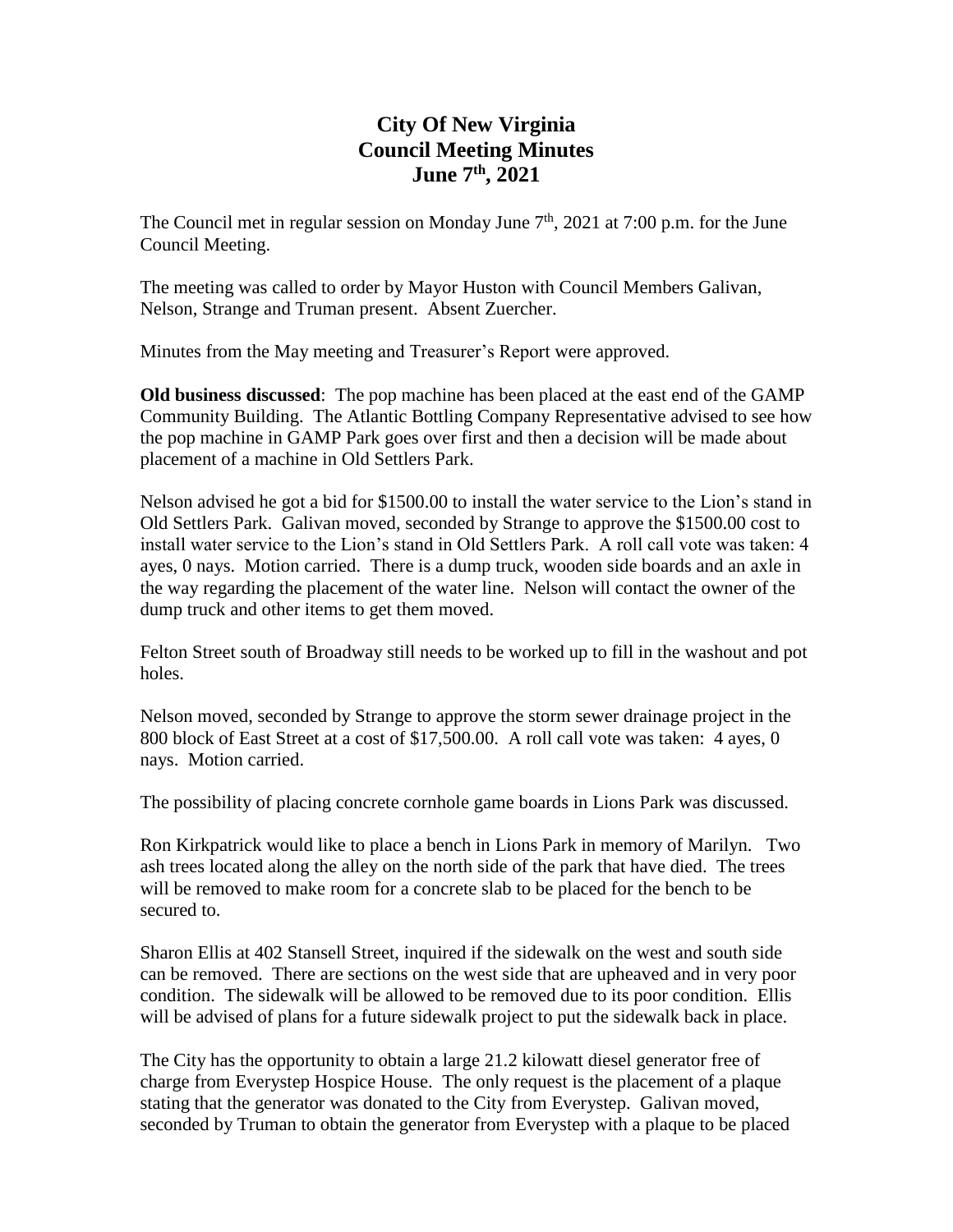on it stating it was donated by Everystep. A roll call vote was taken: 4 ayes, 0 nays. Motion carried.

Fiber optic lines have been installed by Omnitel up to the west side of town at the intersection of Vermont Street and 38<sup>th</sup> Avenue. Omnitel's proposed work for 2021 is in areas of the west side of town (see attached map). Sign-ups are key to 2022 extension further into the city limits. **To sign up, citizens need to register at connect.omnitel.biz.** A \$50.00 deposit is required for a drop to your home. Construction bonuses available only during construction include: free standard installation of any service; no contracts; save \$75.00 with a \$25.00 monthly internet credit for 3 months; free Omni-Fi premium Wi-Fi router for first 3 months. Prices for high speed internet, unlimited data are as follows: 50 Mbps \$89.95/mth; 100Mbps \$119.95/mth; 500 Mbps \$159.95/mth; Gigabit (1,000 Mbps) \$219.95/mth. Digital phone with unlimited local calling can be added for \$5.00/mth. Contractors installing the fiber optic lines are held to a one year warranty. OmniTel is willing to remove the old cable TV pedestals. If you have questions, contact the Truro Office at 641-765-4201 or email at [questions@omnitel.biz.](mailto:questions@omnitel.biz) **If interested, it is of utmost importance and essential that you sign up for the internet service at connect.omnitel.biz.** An agreement regarding the use of public right or ways for a fiber optic communications system has been forwarded to the City Attorney. This will have to be approved by resolution which will be drafted by the City Attorney.

**Water Utilities discussed:** The Council was informed of a water meter issue in the 600 block of Main Street.

**Law Enforcement –** The report summary from the Sheriff's Office for the month of May was reviewed. Deputies received or initiated 16 calls for service during the month. Officers spent in excess of 47 hours in the City for the month. There were no citations and/or warnings written for traffic violations that occurred within the City of New Virginia proper.

Proposed IT policies per ICAP, the City's insurance carrier were reviewed. Draft policies for acceptable internet use and passwords continue to be worked on. The Iowa League of Cities will be consulted for assistance with IT policies.

The current 2020-21 New Virginia city budget and fund balances were reviewed. Nelson moved, seconded by Truman to purchase the SET Smart Earth Technologies Starter Solution package along with extra remote smart shutoff valves. A roll call vote was taken: 4 ayes, 0 nays. Motion carried. General fund potential purchases discussed include an outdoor movie screen, new computer, ADA and regular kybo, freedom rock, resurface basketball court in Lions Park.

**Fire Department Business:** The search for a good used pickup truck for \$12,000.00 to \$15,000.00 is underway. The truck will be used as a backup grass truck.

## **GAMP FINANCIAL UPDATE June 7, 2021**